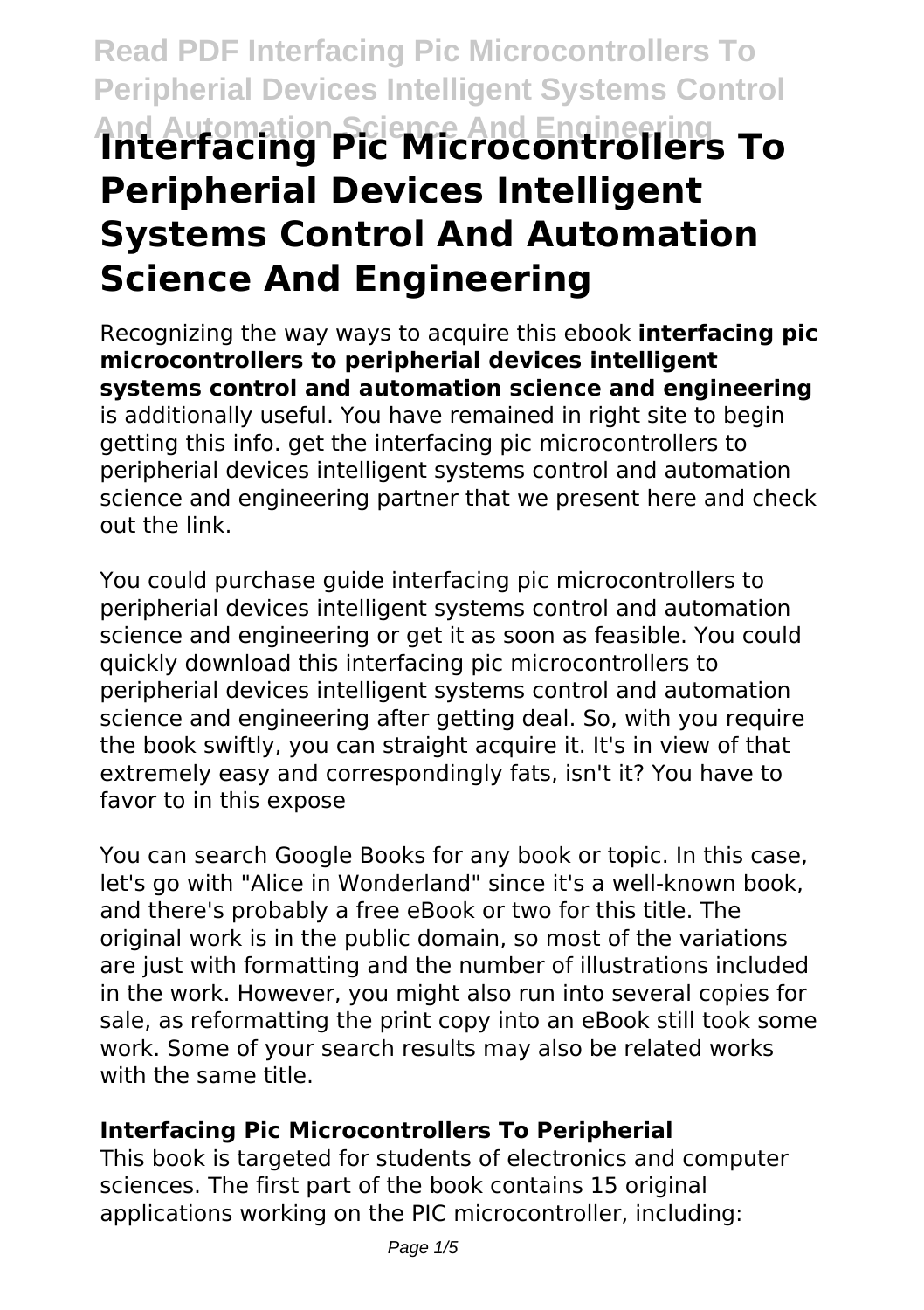# **Read PDF Interfacing Pic Microcontrollers To Peripherial Devices Intelligent Systems Control**

**And Automation Science And Engineering** lighting diodes, communication with RS232 (bit-banging), interfacing to 7-segment and LCD displays, interfacing to matrix keypad 3 x 4, working with PWM module and others.

#### **Interfacing PIC Microcontrollers to Peripherial Devices ...**

of the book contains 15 original applications working on the PIC microcontroller. They are: lighting diodes, communication with RS232 (bit-banging), interfacing to 7-segment and LCD displays, interfacing to matrix keypad 3 x 4, working with PWM module and other. They cover 1 semester teaching of microcontroller programming or similar clases.

#### **Interfacing PIC Microcontrollers to Peripherial Devices**

Interfacing PIC Microcontrollers to Peripherial Devices (Intelligent Systems, Control and Automation: Science and Engineering (49)) [Borowik, Bohdan] on Amazon.com. \*FREE\* shipping on qualifying offers. Interfacing PIC Microcontrollers to Peripherial Devices (Intelligent Systems, Control and Automation: Science and Engineering (49))

# **Interfacing PIC Microcontrollers to Peripherial Devices ...**

The Peripheral Interface Controller consists of two pins TXD & RXD. These pins are used for transmitting & receiving the data serially. SPI Protocol. The term SPI (Serial Peripheral Interface) is used to send information between PIC microcontroller and other peripherals like sensors, SD cards, and shift registers.

# **PIC Microcontroller Architecture Working And Application**

Peripheral Interface Controllers (PIC) is one of the advanced microcontrollers developed by microchip technologies. These microcontrollers are widely used in modern electronics applications. A PIC controller integrates all type of advanced interfacing ports and memory modules.

#### **Peripheral Interface Controller (PIC)**

In this article, our author Mithun has developed a 0 – 99 min counter using PIC microcontroller 16F628A. ... Related Articles PERIPHERAL INTERFACE CONTROLLER (PIC) INTRODUCTION TO PIC 167F877 USART MODULES IN PIC 16F877 Most of the modern PIC CPU's like PIC16F87XA devices are built with many ...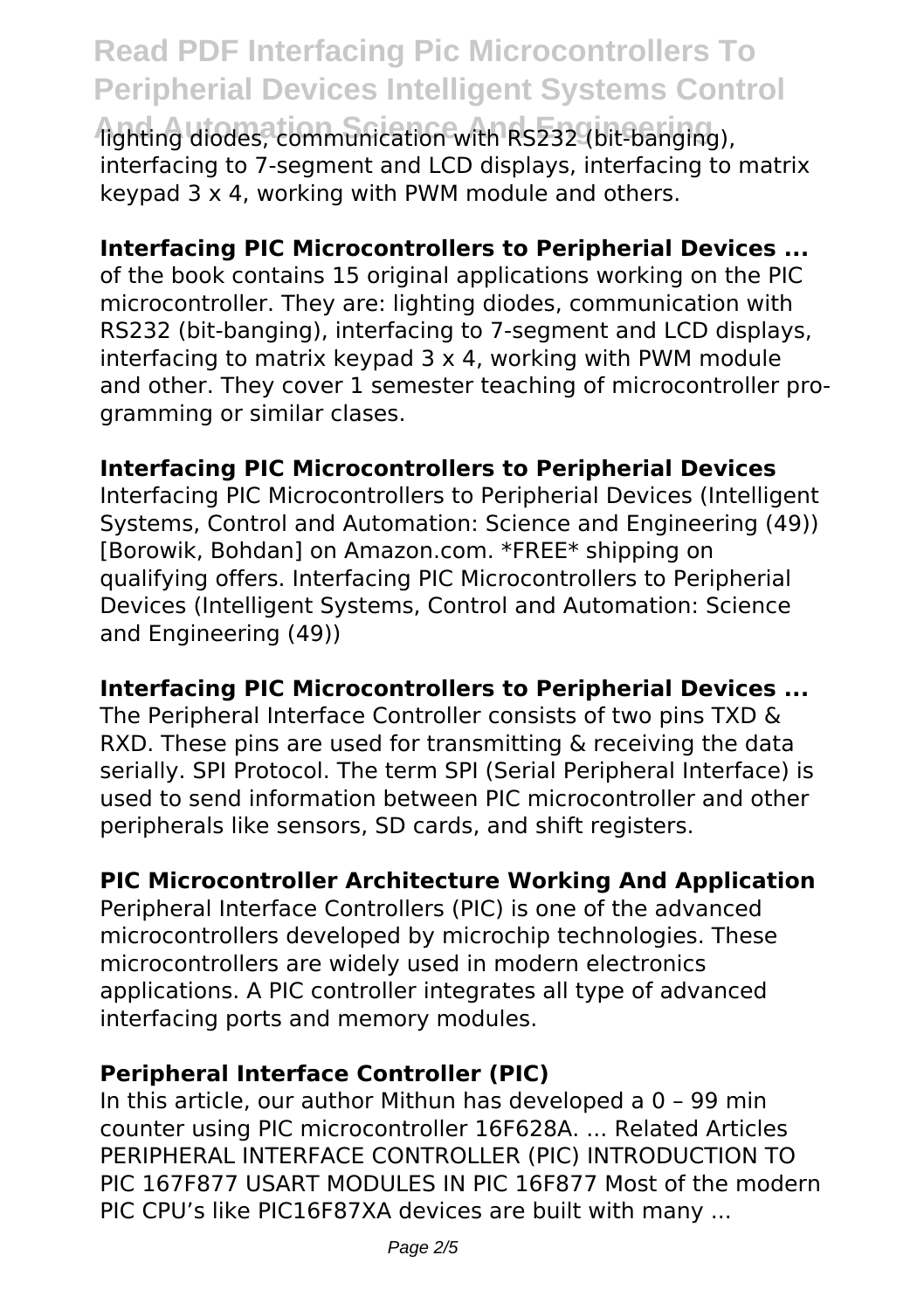# **Read PDF Interfacing Pic Microcontrollers To Peripherial Devices Intelligent Systems Control And Automation Science And Engineering**

# **Peripheral Interface Controller (PIC)**

A peripheral interface controller (PIC) is a type of microcontroller component that is used in the development of electronics, computers, robotics and similar devices. The PIC was produced by Microchip Technology and is based on Harvard Computing architecture, where code and data are placed in separate registers to increase input/output (I/O) throughput.

# **What is a Peripheral Interface Controller (PIC ...**

Microcontroller 8051 Peripheral devices Interfacing is the process of connecting devices together so that they can exchange the information and that proves to be easier to write the programs. There are different type of input and output devices as for our requirement such as LEDs, LCDs, 7segment, keypad, motors and other devices.

# **Peripherals interfacing to the Microcontroller 8051 in ...**

PIC microcontrollers support three types of serial communication – Inter Integrated Circuit (I2C), Serial Peripheral Interface (SPI) and Universal Sychronous Asynchronous Receiver/Transmitter USART. I2C is used for communication between a master microcontroller and several slaves which may include another microcontroller.

# **Peripheral Interface Controller, Best for DIY Projects ...**

Interfacing can be defined as transferring data between microcontrollers and interfacing peripherals such as sensors, keypads, microprocessors, analog to digital converters or ADC, LCD displays, motors, external memories, even with other microcontrollers, some other interfacing peripheral devices and so on or input devices and output devices.

# **Applications of Interfacing Devices with Microcontroller**

PIC microcontroller architecture consists of memory organization (ram, rom, stack), CPU, timers, counter, ADC, DAC, serial communication, CCP module and I/O ports. PIC microcontroller also supports the protocols like CAN, SPI, UART for interfacing with other peripherals. PIC MICROCONTROLLER ARCHITECTURE block diagram CPU (Central Processing Unit):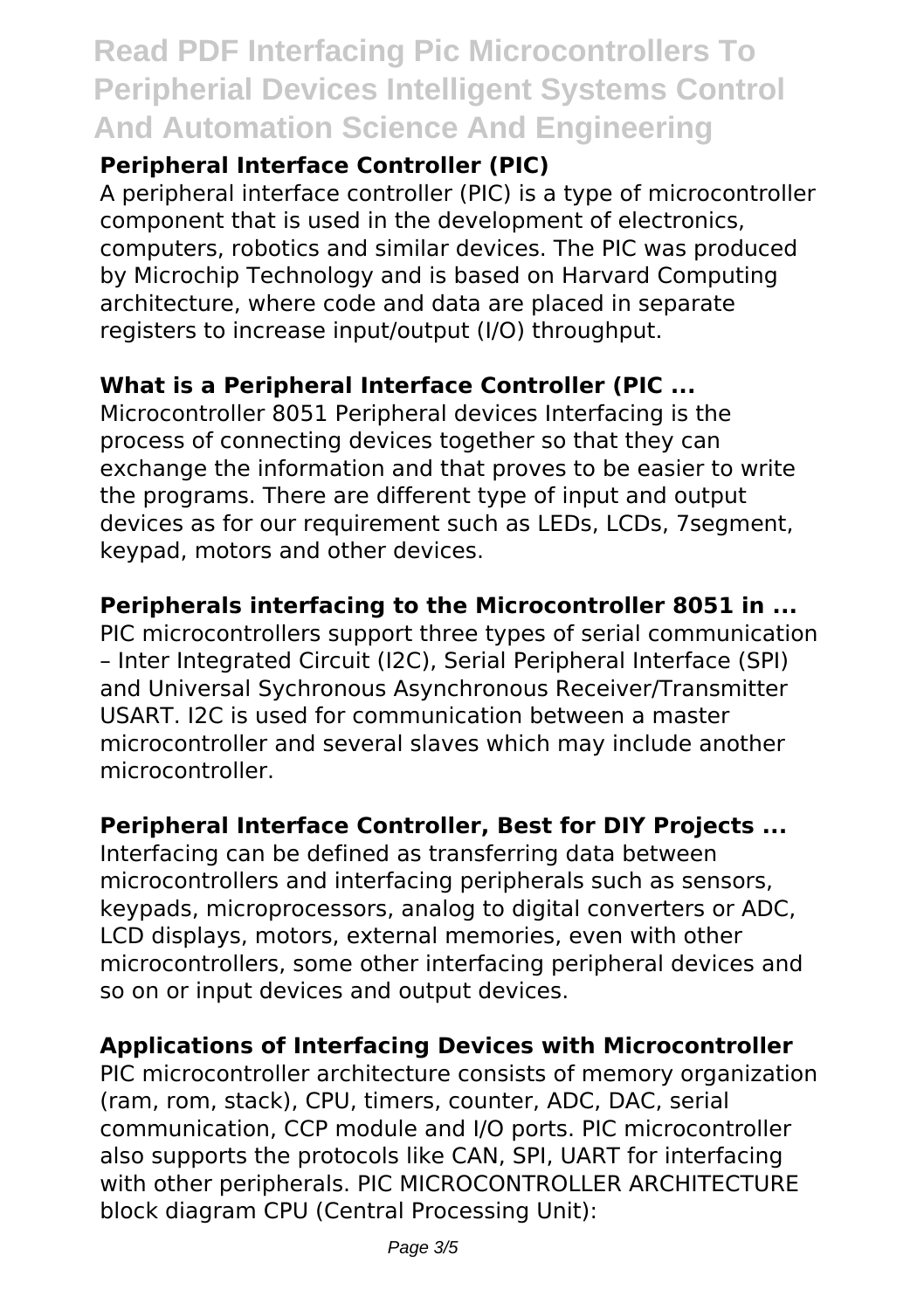# **Read PDF Interfacing Pic Microcontrollers To Peripherial Devices Intelligent Systems Control And Automation Science And Engineering**

# **PIC MICROCONTROLLER ARCHITECTURE**

8-bit PIC® Microcontroller Peripheral Integration Quick Reference Guide ... SPI: Serial Peripheral Interface General purpose 4–wire serial communications UART: Universal Asynchronous Receiver Transmitter Supports LIN master and slave, DMX, DALI and device protocols

# **8-bit PIC Microcontroller Peripheral Integration**

Main Interfacing PIC Microcontrollers to Peripherial Devices Due to the technical work on the site downloading books (as well as file conversion and sending books to email/kindle) may be unstable from May, 27 to May, 28 Also, for users who have an active donation now, we will extend the donation period.

# **Interfacing PIC Microcontrollers to Peripherial Devices ...**

PIC (usually pronounced as "pick") is a family of microcontrollers made by Microchip Technology, derived from the PIC1650 originally developed by General Instrument 's Microelectronics Division. The name PIC initially referred to Peripheral Interface Controller, and is currently expanded as Programmable Intelligent Computer.

# **PIC microcontrollers - Wikipedia**

SPI: Serial Peripheral Interface General purpose 4–wire serial communications UART: Universal Asynchronous Receiver Transmitter Supports LIN master and slave, DMX, DALI and device protocols USB: Universal Serial Bus Support for full–speed USB 2.0 device profiles USER INTERFACE: Capacitive Touch Sensing and LCD Control HCVD: Hardware Capacitive

# **8-bit PIC Microcontroller Peripheral Integration**

In this tutorial, we'll be discussing the SPI (serial peripheral interface) bus. How it works and how to establish serial communication between 2 PIC microcontrollers via SPI. This is going to be an extensively detailed guide for the ins and outs of the SPI communication in general, and programming PIC MCUs to be SPI master/slave in particular on MPLAB IDE and XC8 Compiler.